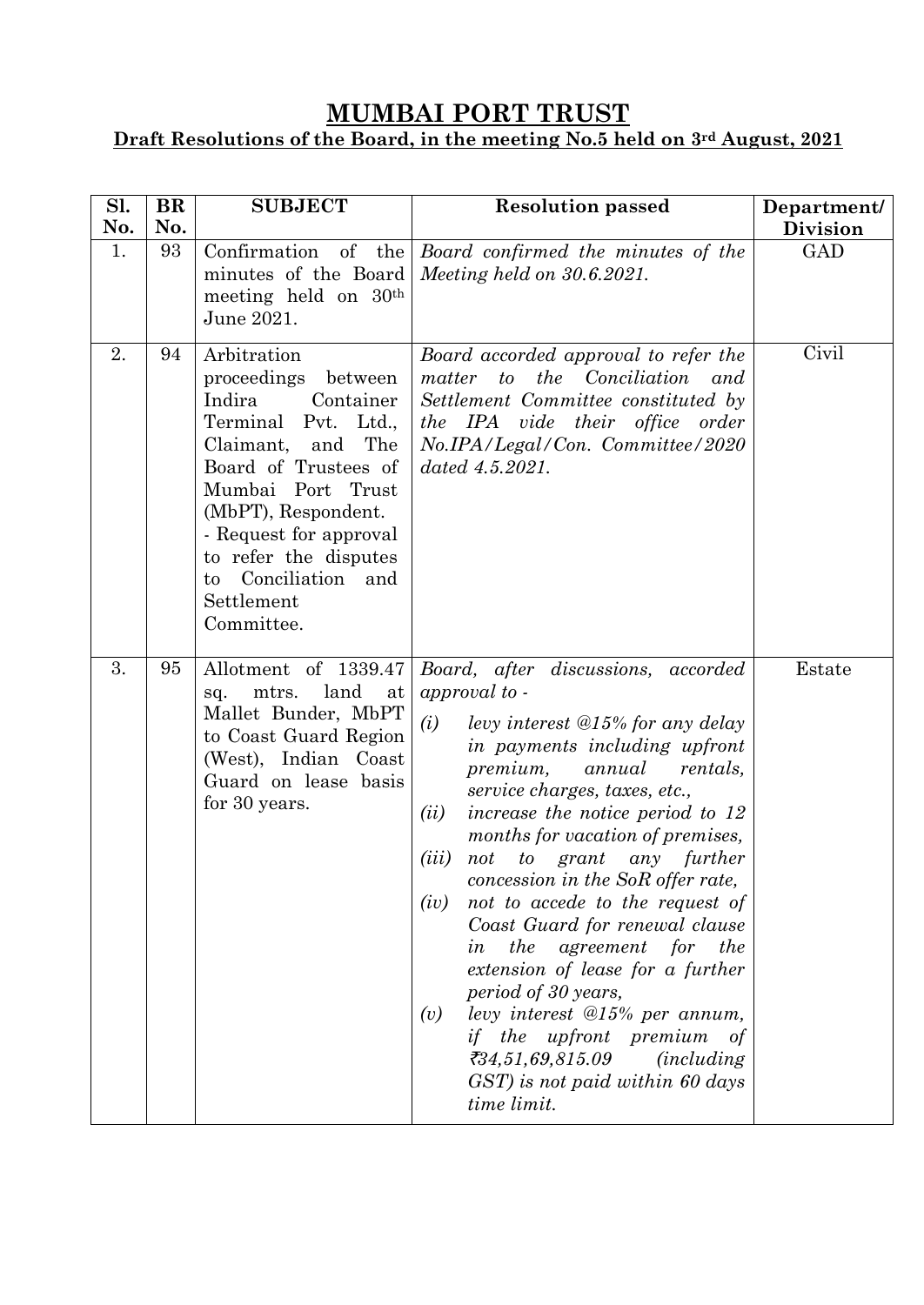| Sl. | <b>BR</b> | <b>SUBJECT</b>                                                                                                                                                                                      | <b>Resolution passed</b>                                                                                                                                                                                                                                                                                                                                                                                                                                                                                                                                                                                                                                                                                                                                                                                                                                                                                                                                                                                                                                                                                                                                                                                                                                                                                                                                                                                                                                                                                         | Department/     |
|-----|-----------|-----------------------------------------------------------------------------------------------------------------------------------------------------------------------------------------------------|------------------------------------------------------------------------------------------------------------------------------------------------------------------------------------------------------------------------------------------------------------------------------------------------------------------------------------------------------------------------------------------------------------------------------------------------------------------------------------------------------------------------------------------------------------------------------------------------------------------------------------------------------------------------------------------------------------------------------------------------------------------------------------------------------------------------------------------------------------------------------------------------------------------------------------------------------------------------------------------------------------------------------------------------------------------------------------------------------------------------------------------------------------------------------------------------------------------------------------------------------------------------------------------------------------------------------------------------------------------------------------------------------------------------------------------------------------------------------------------------------------------|-----------------|
| No. | No.       |                                                                                                                                                                                                     |                                                                                                                                                                                                                                                                                                                                                                                                                                                                                                                                                                                                                                                                                                                                                                                                                                                                                                                                                                                                                                                                                                                                                                                                                                                                                                                                                                                                                                                                                                                  | <b>Division</b> |
| 4.  | 96        | Grant of fresh leave<br>and license period for<br>60<br>months<br>w.e.f.<br>14.5.2018 to 13.5.2023<br>in respect of IPRCL<br>& IPGPL<br>offices<br>on<br>$4th$ Floor,<br>Nirman<br>Bhavan, Mazgaon. | Board, after discussions, accorded<br>approval to the following:<br>(i)<br>to grant fresh leave and license<br>period for IPRCL office space<br>admeasuring 750.83 sq. mtrs. on<br>$4th Floor$ , Nirman Bhavan on the<br>terms and conditions at para 9 of<br>the note,<br>to grant fresh leave and license<br>(ii)<br>period for IPGL office space<br>admeasuring 166.85 sq. mtrs. on<br>4 <sup>th</sup> Floor, Nirman Bhavan on the<br>terms and conditions at para 10<br>of the note,<br>( <i>iii</i> ) to effect change in name of<br>Indian Port Rail Corporation<br>Limited in the office records as<br>the Licensee has modified its<br>name as Indian Port Rail &<br>Ropeway Corporation Limited,<br>to effect change in name of India<br>(iv)<br>Port Global Pvt. Ltd. in the office<br>records as the Licensee has<br><i>modified its name as India Ports</i><br>Global Ltd.,<br>the proposal for allotment of<br>(v)<br>additional office space for IPRCL<br>on 3rd floor at Nirman Bhavan,<br>Mazgaon, Mumbai would be<br><i>treated</i> as <i>cancelled</i> as <i>per</i><br>request of IPRCL at para 6 of<br>the note,<br>effect<br>(vi)<br>retrenchment<br>to<br>0t<br>Municipal Taxes already billed<br><b>IPRCL</b> and<br><i>IPGL</i><br>to<br>of<br>₹1,12,08,016.89<br>and<br>₹30,38,453.60 respectively,<br>( <i>vii</i> ) billing of water charges with<br><i>immediate effect for Indian Port</i><br>Corporation<br>Rail<br>Limited<br>(IPRCL) and India Port Global<br>Pvt. Ltd. (IPGPL). | Estate          |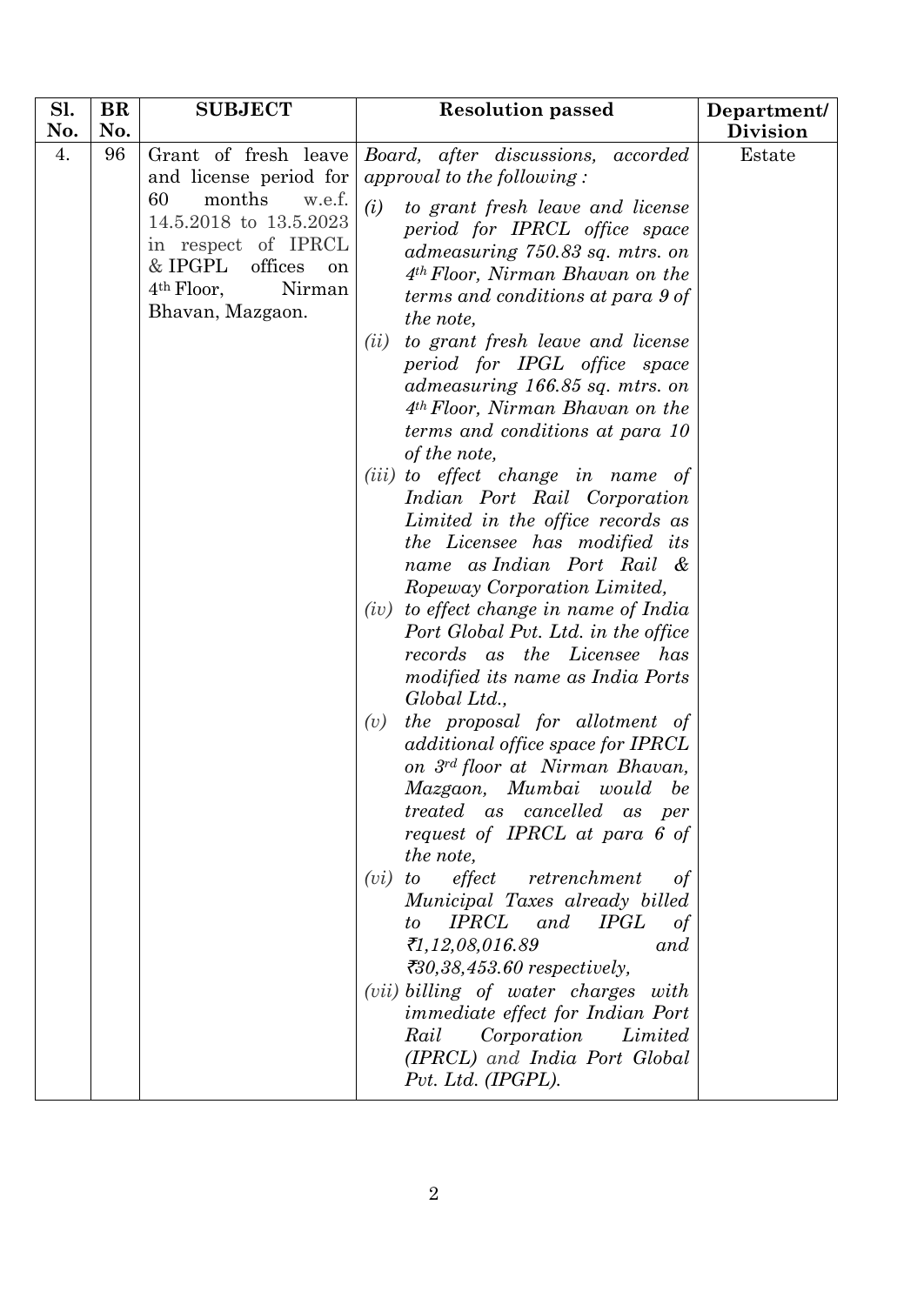| Sl.<br>No. | <b>BR</b><br>No. | <b>SUBJECT</b>                                                                                                                                                                                                                                                                                                                                                                                 | <b>Resolution passed</b>                                                                                                                                                                                                                                                                                                                                                                                                                                                                                                                                                                                     | Department/<br><b>Division</b> |
|------------|------------------|------------------------------------------------------------------------------------------------------------------------------------------------------------------------------------------------------------------------------------------------------------------------------------------------------------------------------------------------------------------------------------------------|--------------------------------------------------------------------------------------------------------------------------------------------------------------------------------------------------------------------------------------------------------------------------------------------------------------------------------------------------------------------------------------------------------------------------------------------------------------------------------------------------------------------------------------------------------------------------------------------------------------|--------------------------------|
| 5.         | 97               | Extension of allotment<br>of space to AbadIndia<br>Ashore<br><b>Base</b><br>Resources.<br>Tender<br>No.<br>TM/ID/01/2018.                                                                                                                                                                                                                                                                      | Board accorded approval for grant of<br>extension to AbadIndia Ashore Base<br>Resources for the existing tender with<br>license fees at the rate of $\overline{5615}$ for open<br>area and $\bar{z}681$ for covered area or the<br>awarded and accepted H1 rate in the<br>tender already received, whichever is<br>higher, for covered area for use of open<br>space of 1000 sq.mtrs. and covered<br>space of 500 sq.mtrs. for carrying out<br>offshore activities at 14VD for a further<br>period of 6 months (from $4.7.2021$ ) or<br>till the time new Tender is awarded,<br><i>whichever is earlier.</i> | Traffic                        |
| 6.         | 98               | Tender<br>No.<br>TM/ID/03/2019<br>- Request of Polydrill<br>Engineers Pvt. Ltd. for<br>renewal of license for<br>of<br>allotment<br>open/<br>covered<br>for<br>space<br>offshore activities viz.<br>storage/cargo<br>operations<br>with<br>or<br>without installation of<br>facilities,<br>cargo<br>handling<br>equipment<br>within the earmarked<br>area at 10 Indira Dock<br>of Mumbai Port. | Board accorded approval to extend<br>the license for allotment of entire<br>covered area of 300 sq. mtrs at 10 ID<br>to Polydrill Engineers Pvt. Ltd. for<br>carrying out offshore activities, for a<br>further period of 11 months from<br>29.6.2021 to 28.5.2022, on payment of<br>license fees $@$ ₹379.60 for covered area<br>$(i.e. \& 4\%$ escalation over and above<br>the existing license fee) per sq. mtr. or<br>part thereof per month or part thereof<br>plus taxes and cesses as applicable<br>and on the same terms and conditions<br>stipulated in the tender document.                       | Traffic                        |
| 7.         | 99               | Expression of Interest<br>(EOI) for outsourcing<br>of 18 to 21 ID Harbour<br>Wall berths on PPP<br>basis.                                                                                                                                                                                                                                                                                      | Board, after discussions, accorded<br>approval to the invitation of an open<br>ended EoI and then take a call on<br>way forward for the RFP.<br>(S/Shri Sudhakar Apraj<br>and<br>Kersi Parekh dissented)                                                                                                                                                                                                                                                                                                                                                                                                     | Traffic                        |
| 8.         | 100              | No.<br>DC-<br>Tender<br>03/2020<br>Hiring of<br>two<br>Mooring Launches for<br>five<br>and<br>years<br>extendable for further<br>two years.                                                                                                                                                                                                                                                    | Board accorded approval to -<br>$accept$ the $L-1$<br>offer<br>(i)<br>of<br>Professional Ship Management<br>Pvt. Ltd. @ $\bar{\mathcal{L}}14,550$ per launch<br>per day (excluding GST) for<br>award of contract.<br>(ii) enhance the existing budget<br>provision suitably.<br>(S/Shri Sudhakar Apraj<br>and<br>Kersi Parekh dissented)                                                                                                                                                                                                                                                                     | Marine                         |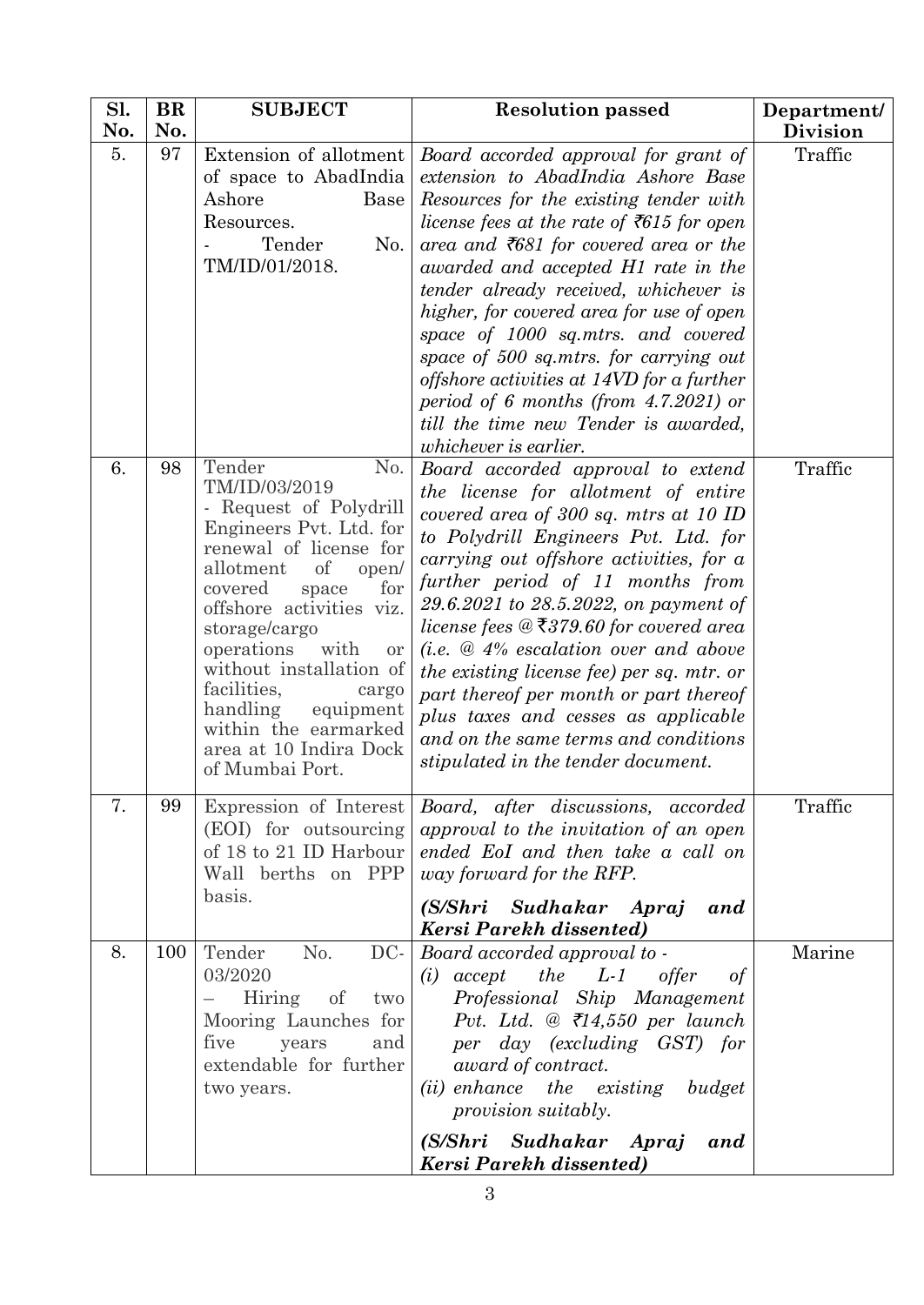| <b>BR</b> | <b>SUBJECT</b>                                                                                                                                                  | <b>Resolution passed</b>                                                                                                                                                                                                                                                                                                                                                                                                                                                                                                             | Department/                                                             |
|-----------|-----------------------------------------------------------------------------------------------------------------------------------------------------------------|--------------------------------------------------------------------------------------------------------------------------------------------------------------------------------------------------------------------------------------------------------------------------------------------------------------------------------------------------------------------------------------------------------------------------------------------------------------------------------------------------------------------------------------|-------------------------------------------------------------------------|
|           |                                                                                                                                                                 |                                                                                                                                                                                                                                                                                                                                                                                                                                                                                                                                      | <b>Division</b>                                                         |
| 101       | No.<br>Tender<br>06/2021<br>Electrical work for<br>proposed International<br>Cruise<br>Terminal<br>at<br>Mumbai Port Trust.                                     | terminate the Tender No.MEED<br>(i)<br>$10/2019$ awarded to Sterling<br>and Wilson Private Limited.<br>the<br>Bank<br>forfeit<br>Guarantee<br>(ii)<br>towards EMD amounting<br>$\boldsymbol{\mathit{to}}$<br>₹30,00,000 submitted by Sterling<br>and Wilson Private Limited for<br>Tender No.MEED 10/2019.<br>( <i>iii</i> ) the ex-post facto approval to re-<br><i>invite</i> fresh open-tender for the<br>subject work without any change<br>in cost put to Tender,<br>pre-                                                       | <b>MEED</b>                                                             |
|           |                                                                                                                                                                 | qualification criteria and BOQ.<br>(iv) accept the lowest offer of Sterling<br>Electro Enterprise Pvt.<br>Ltd.,<br>Mumbai,<br>amounting<br>to<br>₹14,78,86,223.44 inclusive of all<br>taxes and duties for Tender<br>No.MEED 06/2021.                                                                                                                                                                                                                                                                                                |                                                                         |
| 102       | <b>MEED</b><br>Tender<br>No.<br>07/2021<br>- Project Management<br>Consultancy Services<br>MEP Works<br>of<br>for<br>proposed International<br>Cruise Terminal. | Board accorded approval<br>the<br>to<br>following -<br>T o<br>Project<br>(i)<br>appoint<br>the<br>Management Consultant<br>for<br>MEP<br>works<br>for<br>proposed<br>Mumbai International Cruise<br>Terminal.<br>(ii)<br>To accept the lowest offer of<br>IRCLASS System & Solutions<br>Pvt. Ltd, amounting<br>to<br>₹1,05,02,000 inclusive of all<br>taxes and duties for the expert<br>and<br>duration<br>positions<br>mentioned at para 11 of the note.<br>(iii) Ex-post facto approval to issue<br>Letter of Acceptance (LOA) to | <b>MEED</b>                                                             |
|           | No.                                                                                                                                                             | <b>MEED</b>                                                                                                                                                                                                                                                                                                                                                                                                                                                                                                                          | Board accorded approval to -<br>IRCLASS System & Solutions<br>Pvt. Ltd. |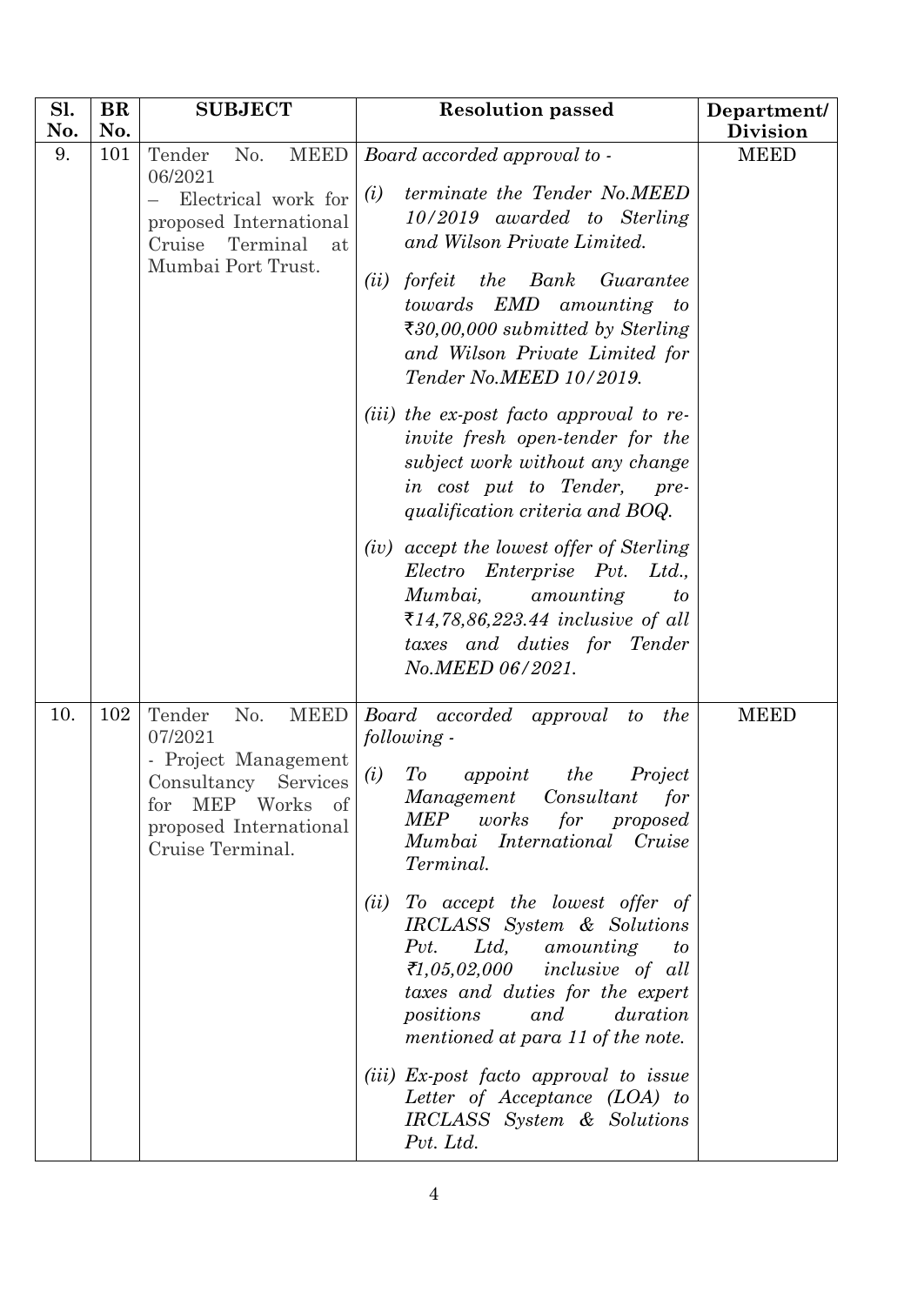| Sl.<br>No. | <b>BR</b><br>No. | <b>SUBJECT</b>                                                                                                                                                                                                                                                                                                                                                                                                                                                                                                                                                    | <b>Resolution passed</b>                                                                                                                                                                                                                                                                                                                                                                                                                                                                                                                                                       | Department/<br><b>Division</b> |
|------------|------------------|-------------------------------------------------------------------------------------------------------------------------------------------------------------------------------------------------------------------------------------------------------------------------------------------------------------------------------------------------------------------------------------------------------------------------------------------------------------------------------------------------------------------------------------------------------------------|--------------------------------------------------------------------------------------------------------------------------------------------------------------------------------------------------------------------------------------------------------------------------------------------------------------------------------------------------------------------------------------------------------------------------------------------------------------------------------------------------------------------------------------------------------------------------------|--------------------------------|
| 11.        | 103              | Ex-Post Facto<br>Approval for waiving<br>off of EMD for Tender<br>No. MEED. 08/2021.                                                                                                                                                                                                                                                                                                                                                                                                                                                                              | Board accorded approval to waive off<br>the EMD amounting $\overline{\xi}1,00,000$ and<br>finalise the tendering process.                                                                                                                                                                                                                                                                                                                                                                                                                                                      | <b>MEED</b>                    |
| 12.        | 104              | Tender No.E.108/2017<br>of<br>Appointment<br>Technical, Legal and<br>Financial Experts from<br>Firms<br>of<br>the<br>Advisors<br>Transaction<br>for the period of Two<br>Years for carrying out<br>Legal, Technical and<br><b>Financial Transactions</b><br>for the proposals of<br>International<br>Cruise<br>Terminal<br>Indira<br>at<br>Dock, Mumbai<br>and<br>Domestic<br>Cruise<br>15,<br>Terminal<br>at<br>Victoria Dock, Mumbai<br>on PPP Model.<br>Extension in time<br>period,<br>excess<br>execution and sanction<br>Revised<br>Cost<br>to<br>Estimate. | Board accorded approval for -<br>Extension upto 27.8.2021 of nine<br>(i)<br>months in time period for the<br>subject<br>contract<br>and<br>upto<br>1.9.2021 for the additional work<br>awarded<br>the<br>by<br>Traffic<br>Department.<br>The resulting excess execution<br>(ii)<br>₹1,03,75,000<br>amounting<br>to<br>excluding GST over the Tender<br>value of $\bar{\xi}2,49,00,000$ excluding<br>GST.<br>No.<br>( <i>iii</i> ) Revised<br>Estimate<br>$CE.20/2021-22$ amounting<br>$\mathfrak{c}_{\mathfrak{o}}$<br>₹4,28,73,235 including 18% GST<br>and 3% Contingencies. | Civil                          |
| 13.        |                  | $105$   T.No.E.10/2021<br>of<br>Appointment<br>Conservation Architect<br>for<br>conditional<br>documentation<br>$\sigma$<br>Ancient<br>remains<br>Island<br>present<br>on<br>including<br>framing<br>comprehensive<br>guidelines for tourism<br>development activities<br>Kanhoji<br>at<br>Angre<br>Island (Khanderi Fort)<br>Mumbai<br>Port,<br>οf<br>District Raigad.                                                                                                                                                                                           | Board, after discussions, accorded<br>approval to accept the lowest offer of<br>Sankraman<br>Design<br>Studio<br>amounting to $\overline{\xi}12,50,000$ excluding<br>GST as Conservation Architect.                                                                                                                                                                                                                                                                                                                                                                            | Civil                          |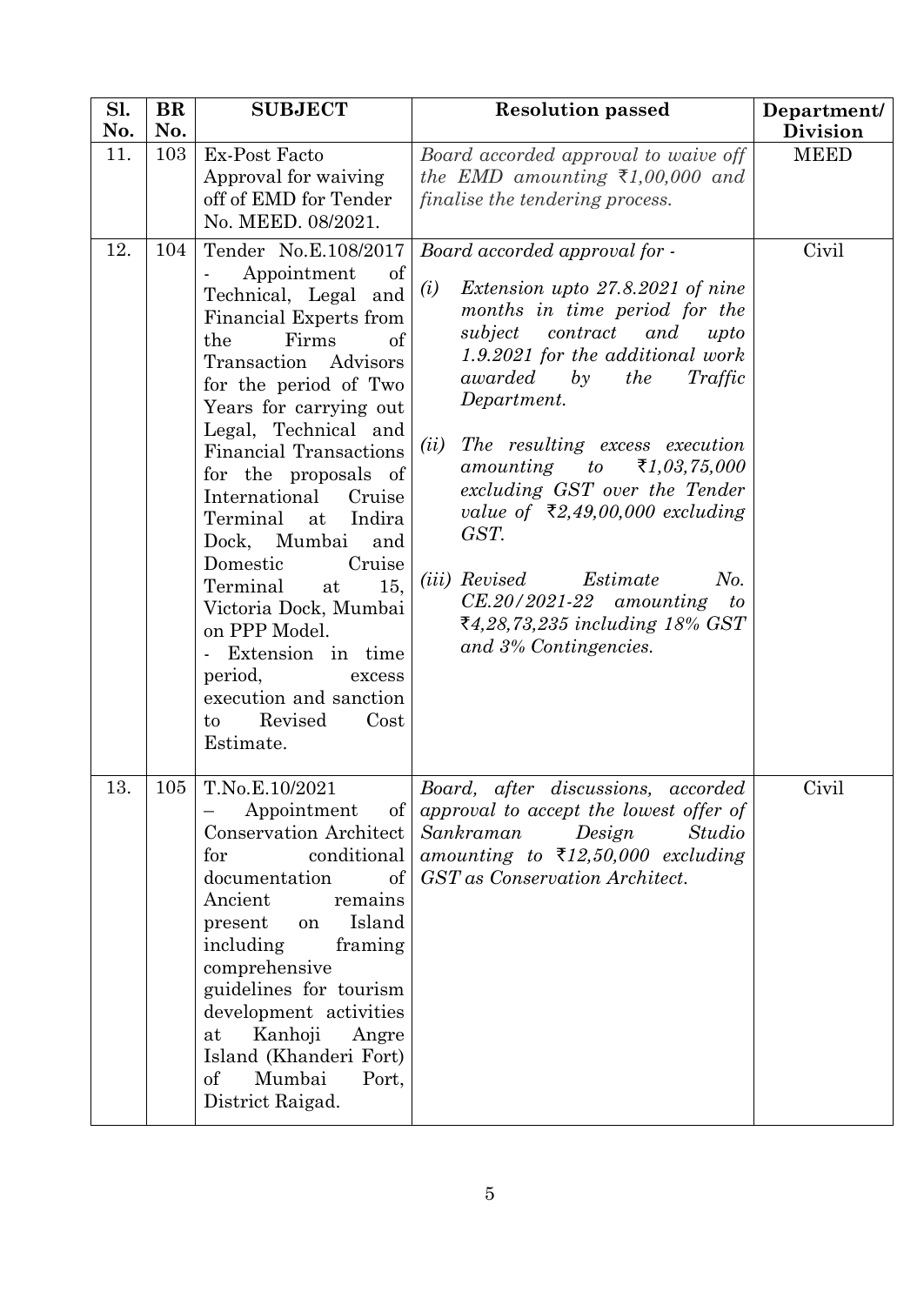| Sl. | <b>BR</b> | <b>SUBJECT</b>                                                                                                                                                                                                                                                                                                 | <b>Resolution passed</b>                                                                                                                                                                                                                                                                                                                                      | Department/     |
|-----|-----------|----------------------------------------------------------------------------------------------------------------------------------------------------------------------------------------------------------------------------------------------------------------------------------------------------------------|---------------------------------------------------------------------------------------------------------------------------------------------------------------------------------------------------------------------------------------------------------------------------------------------------------------------------------------------------------------|-----------------|
| No. | No.       |                                                                                                                                                                                                                                                                                                                |                                                                                                                                                                                                                                                                                                                                                               | <b>Division</b> |
| 14. | 106       | Oxygen<br>and<br>Concentrator<br>for $\vert$<br>Covid-19 Patients<br>of  <br>MbPT Hospital.                                                                                                                                                                                                                    | Donation of PPE Kits   Board, after discussions, accorded<br>approval to accept 1500 Nos. PPE<br>Kits and 5 Nos. Oxygen Concentrators<br>(5 Ltrs.) contributed by Wan Hai<br>Lines (India) Pvt. Ltd. to MbPT<br>Hospital for the management of Covid<br><i>patients.</i>                                                                                      | Medical         |
| 15. |           | <b>CPS</b><br>Permission for<br>students<br>allotted<br>under<br>$\rm GPH$<br>(MbPT)<br>Hospital) to work at<br>MbPT<br>Hospital<br>as<br>Resident<br>Doctors<br>Reg.                                                                                                                                          | Board deferred the proposal.                                                                                                                                                                                                                                                                                                                                  | Medical         |
| 16. |           | of<br>Engagement<br>Dr.Sunita<br>Chhapola<br>Ex-Senior<br>Shukla,<br>Officer<br>Medical<br>(Specialist - ENT) as<br>part-time Consultant<br>in the specialty of<br>Allergy<br>at<br>MbPT<br>Hospital till 31.3.2023<br>or handing over the<br>Hospital<br>the<br>to<br>Concessionaire<br>whichever is earlier. | Board deferred the proposal.                                                                                                                                                                                                                                                                                                                                  | Medical         |
| 17. | 107       | Addition/Deletion/<br>Updation<br>Authorised Signatories<br>in GST Registration of<br>Mumbai<br>Trust<br>Port<br>(GSTIN<br>27AAATM5001D1Z6)                                                                                                                                                                    | Board accorded approval to grant<br>of Power of Attorney to the following<br>officers of Finance Department, to file<br>GST Returns and to attend to all<br>GST related work on behalf of the<br>Board:<br>Smt. P.M. Dabholkar, DCAO-I<br>(i)<br>Shri P.P. Rao, DCAO-II<br>(ii)<br>Shri P.C. Prajapati, DCAO-III<br>(iii)<br>Smt. P.P. Desai, DCAO-IV<br>(iv) | Finance         |
| 18. | 108       | Request for extension<br>of storage period for<br>the cargo of Yellow<br>Peas of the vessel MV<br>Darya Mahesh, IGM<br>No.<br>2239158<br>dated<br>14.11.2019.                                                                                                                                                  | Board accorded approval to extend<br>the long term storage for cargo of MV<br>Darya Mahesh for further 90 days or<br>date of re-export, whichever is earlier<br>(beyond earlier permitted $540$ days) at<br>the concessional rate of $\bar{\tau}3.95$ per ton<br>per day, subject to advance payment<br>of storage charges.                                   | Traffic         |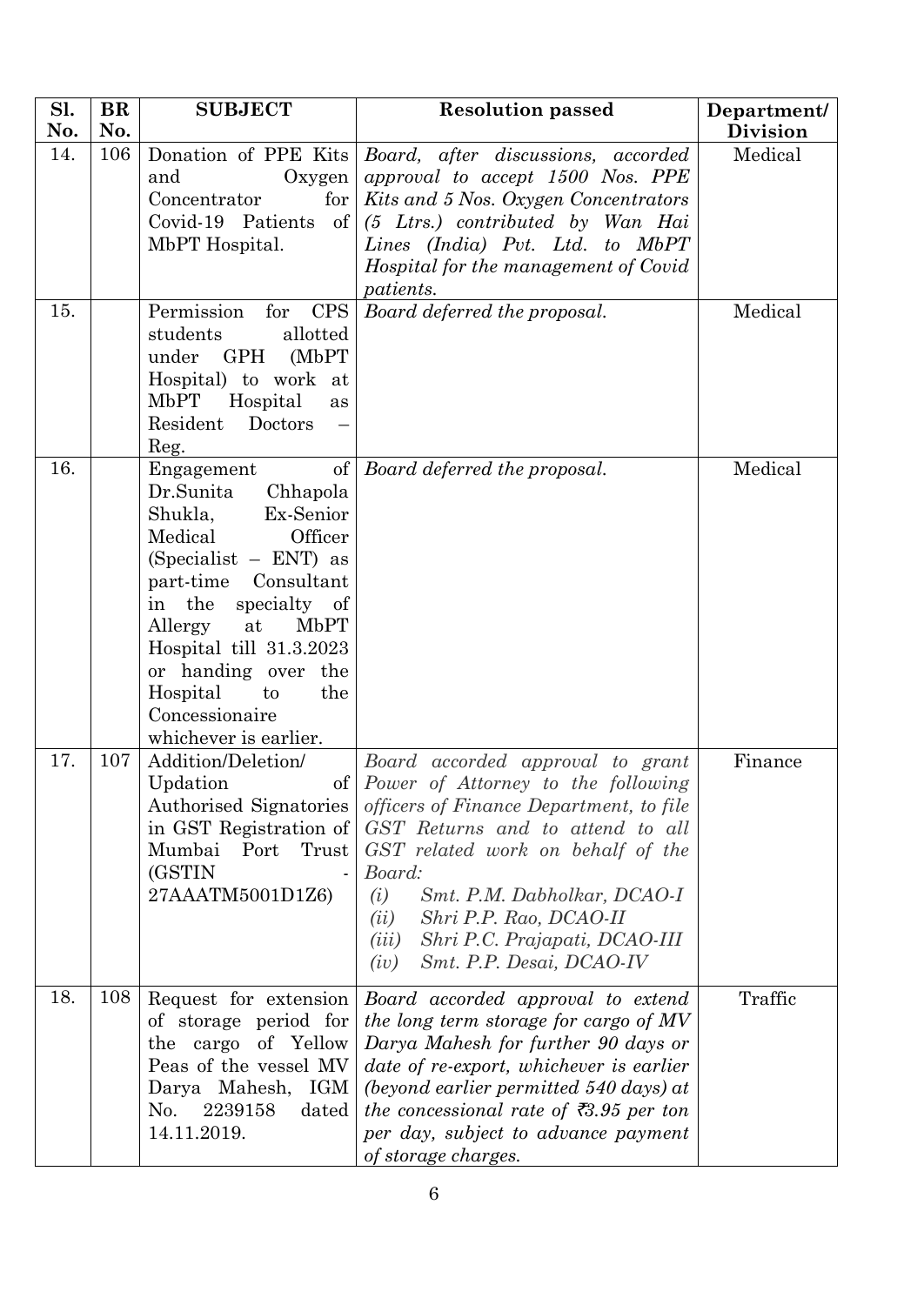| Sl.<br>No. | BR<br>No. | <b>SUBJECT</b>                                                                                                                                                                                     | <b>Resolution passed</b>                                                                                                                                                                                                                                                                                                                                                                                            | Department/<br><b>Division</b> |
|------------|-----------|----------------------------------------------------------------------------------------------------------------------------------------------------------------------------------------------------|---------------------------------------------------------------------------------------------------------------------------------------------------------------------------------------------------------------------------------------------------------------------------------------------------------------------------------------------------------------------------------------------------------------------|--------------------------------|
| 19.        | 109       | Tender No. E.14/2021<br>Selection<br>of<br>Consultant<br>for<br>"Providing Transaction<br>Advisory Services for<br>Mumbai Port Projects."                                                          | Board accorded approval for -<br>the Estimate No.CE-33/2021-22<br>(i)<br>amounting to $\bar{\xi}$ 210.26 lakh<br>inclusive of 18% GST and 3%<br>Contingencies for the subject<br>work; and<br>acceptance of the offer of CRISIL<br>(ii)<br>Infrastructure<br>Risk<br>and<br>Solutions Limited (lowest and<br>first ranked) amounting to $\bar{\tau}$ 1.73<br>crore excluding GST for a period                       | Civil                          |
| 20.        | 110       | Outsourcing of Malaria<br>preventive work<br>in<br>other<br>Docks<br>and<br>Operational areas.                                                                                                     | of 24 months.<br>Board, after discussions, accorded<br>approval for outsourcing the Malaria<br>Preventive Work inside the Dock and<br>operational areas.                                                                                                                                                                                                                                                            | Civil                          |
| 21.        | 111       | Payment of provisional<br>Family<br>Pension,<br>Gratuity<br>and<br>settlement<br>other<br>$\sigma$<br>dues<br>in<br>respect of<br>Death While in Service<br>cases of the Employees<br>of MbPT-reg. | Board accorded approval for adoption<br>of instructions contained in OMs $\&$<br>DO letter of Ministry of Personnel,<br>P.G. & Pensions, Department of<br>Pension & Pensioners' Welfare.                                                                                                                                                                                                                            | Finance                        |
| 22.        | 112       | facilities<br>for<br>import<br>agricultural<br>products<br>storage upto 180 days<br>in outlying areas and<br>60 days inside Docks.                                                                 | Extension of storage Board accorded approval to extend<br>the facility under TR No.124 dated<br>$30.7.2020$ for a period of one year<br>and concessional   $w.e.f.$ 1.8.2021 and to be reviewed<br><i>thereafter.</i> Storage charges under the<br>above facility will be as per prevalent<br>SOR and subject to its revision from<br>time to time.                                                                 | Traffic                        |
| 23.        | 113       | Operation<br>and<br>Management of Pay<br>and Park in MbPT<br>Estate-Phase-IV-<br>Approval to PQ criteria<br>and<br>Terms<br>and<br>conditions for inviting<br>tenders.                             | Board accorded approval -<br>to invite tenders with the Pre-<br>(i)<br>qualification criteria as detailed<br>in para 2 and summarized in<br>para 3 of the note.<br>to adopt general terms<br>(ii)<br>and<br>conditions approved by the Board<br>by TR No.182 dated 24.11.2020<br>except EMD (as per recent Govt.<br>directives) and obtaining "Bid<br>Security Declaration" from the<br><i>prospective bidders.</i> | Civil                          |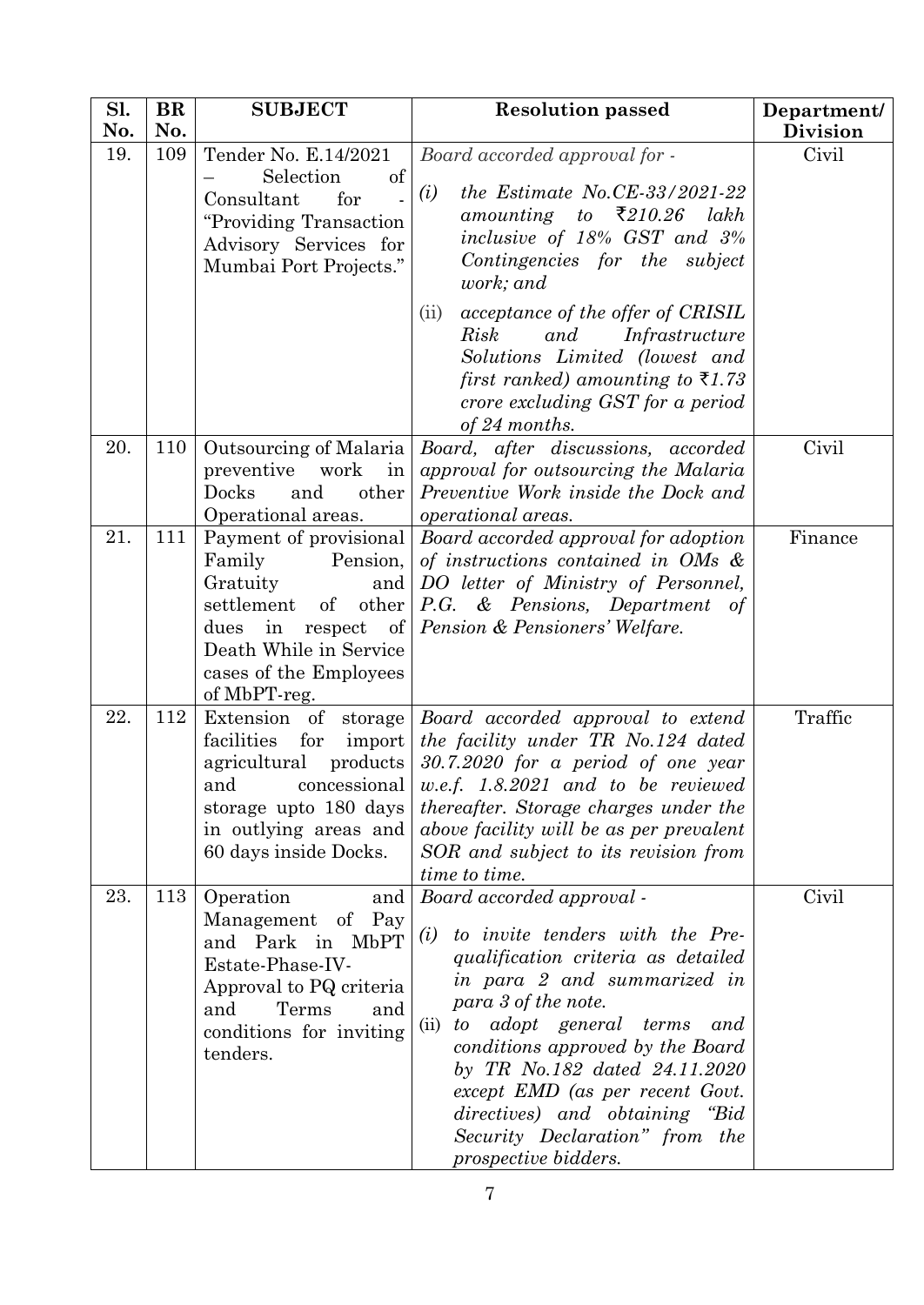| Sl. | <b>BR</b> | <b>SUBJECT</b>                                                                                                                                 | <b>Resolution passed</b>                                                                                                                                                                                                                                                                                                                                                                                                                                                                                                                                                                                                                                                                                                                    | Department/     |
|-----|-----------|------------------------------------------------------------------------------------------------------------------------------------------------|---------------------------------------------------------------------------------------------------------------------------------------------------------------------------------------------------------------------------------------------------------------------------------------------------------------------------------------------------------------------------------------------------------------------------------------------------------------------------------------------------------------------------------------------------------------------------------------------------------------------------------------------------------------------------------------------------------------------------------------------|-----------------|
| No. | No.       |                                                                                                                                                |                                                                                                                                                                                                                                                                                                                                                                                                                                                                                                                                                                                                                                                                                                                                             | <b>Division</b> |
| 24. | 114       | Request of GloboTrans<br>ProLogistix Pvt. Ltd.<br>for extension of open<br>for<br>storage<br>space<br>offshore<br>related<br>material at WINC. | Board accorded approval to the<br>request of GloboTrans ProLogistix<br>Pvt. Ltd. for further extension of<br>three months from $21.8.2021$ for<br>storage of their offshore related<br>material at WINC. The rates for the<br>subject proposal shall be at the SOR<br>rate or the awarded and accepted H1<br>rate in the tender already received,<br>whichever is higher, only till the<br>expiration of the proposed extension.                                                                                                                                                                                                                                                                                                            | Traffic         |
| 25. | 115       | Extending of facility<br>related to back to town<br>all<br>to<br>cargo<br>agricultural products.                                               | Board, after discussions, accorded<br>approval for -<br>(i)<br>extension of the facility for the<br>shut out/back to town cargo as<br>approved for soyameal cargo by<br>TR No.44 dated 27.5.2021, to all<br>agricultural products; and<br>(ii) inclusion of export agricultural<br>products like<br>Sugar,<br>Rice,<br>Soyameal, Wheat, Maize, Cotton,<br>Oil Seeds, Tea, Coffee, Spices,<br>Tobacco, Fruits and Vegetables in<br>the circular in subject matter.<br>( <i>iii</i> )this facility will be valid for one<br>year.                                                                                                                                                                                                             | Traffic         |
| 26. |           | Auction for license to<br>collect charge for the<br>use of MbPT roads.<br>Acceptance<br>of<br>Highest offer.                                   | 116 Tender No.E-83A/2020 Board accorded approval to-<br>e-Tender-cum-e- $(i)$ acceptance of Highest offers of<br>Nirmala<br>Auto<br>Care<br>Center<br>amounting to $\bar{\tau}24,51,101$ per month<br>(excluding GST) (GST is payable<br>extra over and above the License<br>fee) with a contract period of 36<br>months from the date of handing<br>over of Road Charge Collection<br>Centers, as recommended by the<br>Tender Committee, and<br>$(ii)$ ratification<br>of the<br>Chairman's<br>approval to award the subject work<br>to Nirmala Auto Care Center for a<br>license fee amounting to $\bar{\mathcal{E}}24,51,101$<br>per month for a period of 36<br>months from the date of handing<br>over the Charge Collection Centers. | Civil           |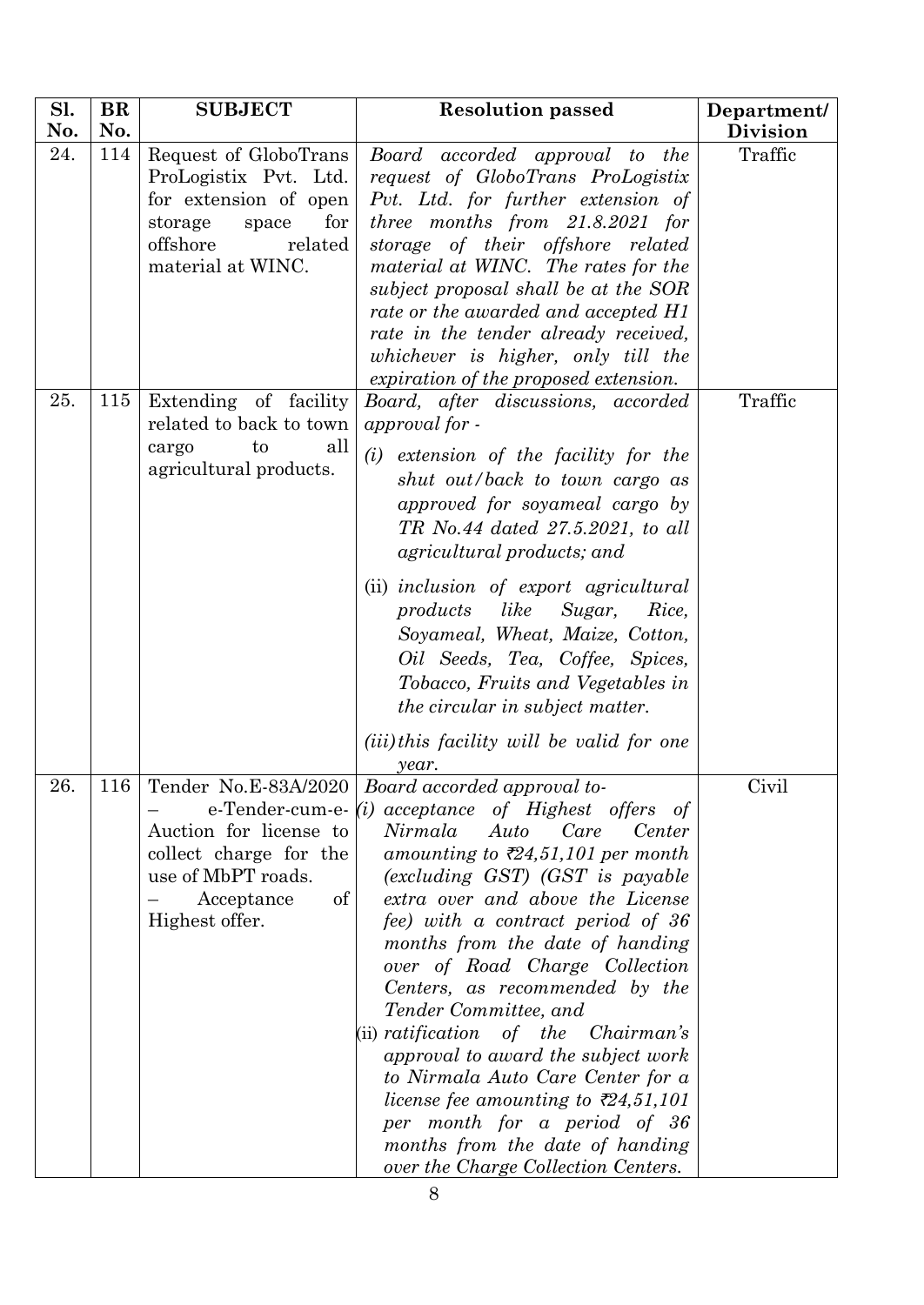| Sl.<br>No. | BR<br>No. | <b>SUBJECT</b>                                                                                                                                                                                       | <b>Resolution passed</b>                                                                                                                                                                                                                                                                                                                                                                                                                                                                                                                                                                                                                                                                                                                                                                                                                                                                                                                                                                            | Department/<br><b>Division</b> |
|------------|-----------|------------------------------------------------------------------------------------------------------------------------------------------------------------------------------------------------------|-----------------------------------------------------------------------------------------------------------------------------------------------------------------------------------------------------------------------------------------------------------------------------------------------------------------------------------------------------------------------------------------------------------------------------------------------------------------------------------------------------------------------------------------------------------------------------------------------------------------------------------------------------------------------------------------------------------------------------------------------------------------------------------------------------------------------------------------------------------------------------------------------------------------------------------------------------------------------------------------------------|--------------------------------|
| 27.        | 117       | the<br>Consultancy<br>for<br>Structural Design and<br>Drawings<br>for<br>the  <br>of<br>project<br>Up-gradation/<br>Modernisation<br>of<br>Mumbai International<br>Cruise<br>Terminal<br>$(MICT)$ ." | Extra item execution Board accorded approval to Chief<br>Engineer's proposal to the extra<br>Work: "Assignment of execution amounting to $\bar{\tau}40,00,000$<br>excluding GST for the<br>subject<br>consultancy work to IIT Madras.                                                                                                                                                                                                                                                                                                                                                                                                                                                                                                                                                                                                                                                                                                                                                               | Civil                          |
| 28.        | 118       | on the decisions taken<br>in the Board meeting<br>held on<br>30th June<br>2021.                                                                                                                      | Action Taken Report   Board noted the agenda.                                                                                                                                                                                                                                                                                                                                                                                                                                                                                                                                                                                                                                                                                                                                                                                                                                                                                                                                                       | <b>GAD</b>                     |
| 29.        | 119       | Tender for allotment of<br>10 plots to intending<br>bidders for<br>use<br>as<br>warehouses on license<br>basis and on 'as is<br>where is' basis.                                                     | Board, after discussions, accorded<br>approval to -<br>Tender<br>form<br>Committee<br>(i)<br>$\alpha$<br>comprising of the<br>Traffic<br>Manager, FA&CAO and Chief<br>Engineer to deal with the tender<br>proposal.<br>(ii)<br>invite<br>Tender<br>incorporating<br>suggestions/ corrections<br>$b\mathfrak{y}$<br>Estate, Legal and Accounts, as<br>mentioned<br>e-office<br>in<br><b>Note</b><br>No.7640 (Annexure I) alongwith<br><i>the additions and instructions</i><br>required to be carried out in<br><i>tender documents at various</i><br>clauses<br>as<br>suggested<br>in<br>$paras 18.2$ and 19 above.<br>( <i>iii</i> ) apply rates for subject tender as<br>per recommendations of LAC<br>during the meeting held on<br>$19.6.2021$ and as approved by<br>the Board by TR No.90 dated<br>30.6.2021<br>(iv) the bidder will have to quote<br>premium amount over the base<br>rate, which will decide further<br>allotment<br>based<br>highest<br>$\mathfrak{o} n$<br>premium offered. | Traffic                        |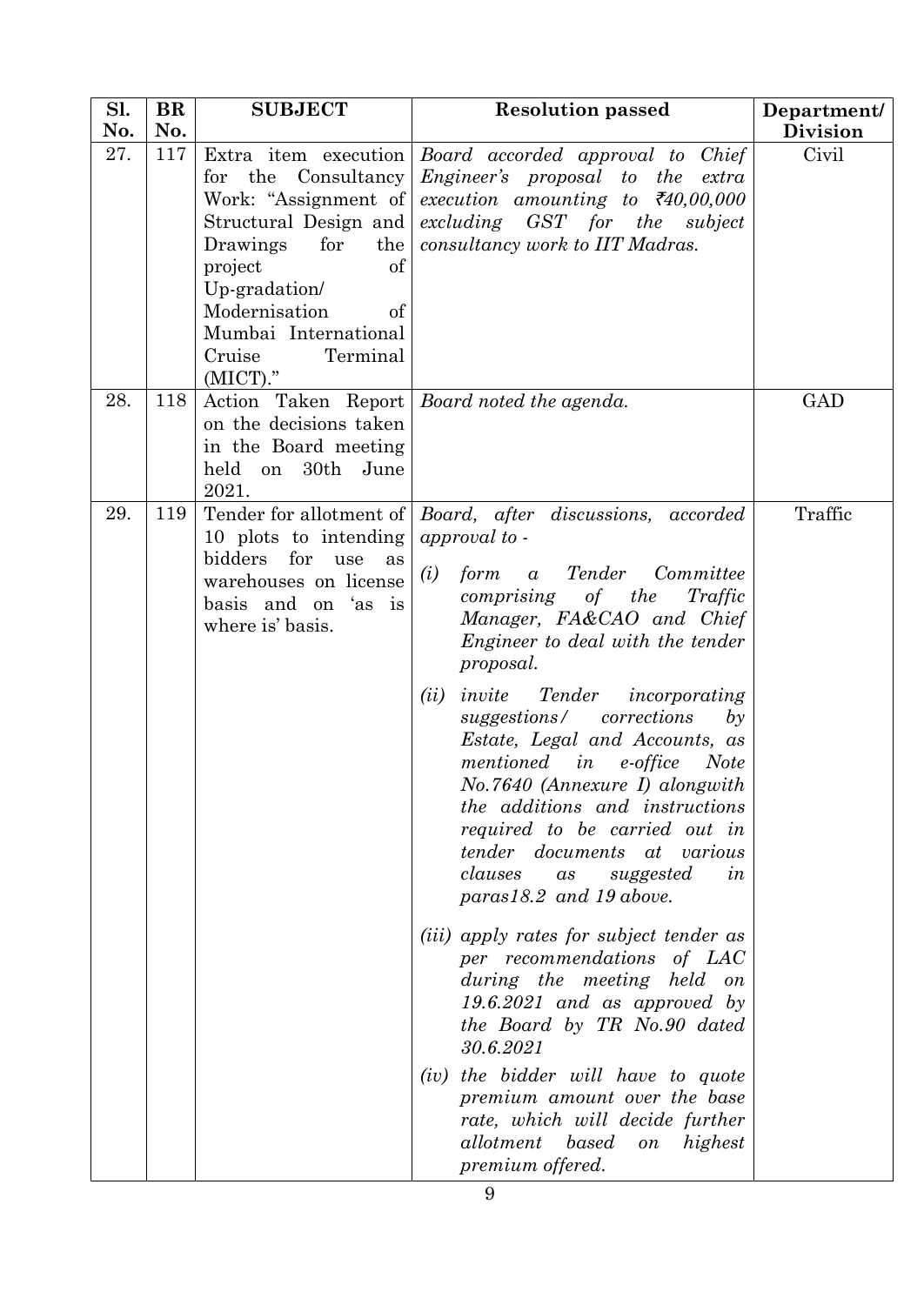| Sl.<br>No. | <b>BR</b><br>No. | <b>SUBJECT</b>                                                                                                                                                                                                      | <b>Resolution passed</b>                                                                                                                                                                                                                                                                                                                                                                                                                                                                                                                                                             | Department/<br><b>Division</b> |
|------------|------------------|---------------------------------------------------------------------------------------------------------------------------------------------------------------------------------------------------------------------|--------------------------------------------------------------------------------------------------------------------------------------------------------------------------------------------------------------------------------------------------------------------------------------------------------------------------------------------------------------------------------------------------------------------------------------------------------------------------------------------------------------------------------------------------------------------------------------|--------------------------------|
|            |                  |                                                                                                                                                                                                                     | (v)<br>$grant \quad 2 \quad months$<br>period<br>a <sub>s</sub><br>moratorium for carrying<br>out<br>repairs to the sheds and the<br>should<br>be<br>properly<br>same<br>documented in order to prevent<br>extension on the pretext of<br>repairs.                                                                                                                                                                                                                                                                                                                                   |                                |
| 30.        | 120              | Erection of temporary<br>silos for bulk<br>commodities such as<br>Cement, Fly Ash, etc.<br><b>MbPT</b><br>land<br>by<br>on<br>Private Parties.                                                                      | Board accorded approval to -<br>(i)<br>form<br>Tender<br>Committee<br>$\alpha$<br>comprising of Traffic Manager,<br>FA&CAO and Chief Engineer to<br>deal with the proposal.<br>(ii)<br><i>issue Expression of Interest</i><br>(EOI) in terms of para 2 of the<br>note and LAC Report.<br>( <i>iii</i> ) apply rates for subject Tender as<br>per recommendations of LAC<br>during the meeting held on<br>19.6.2021.<br>the bidder will have to quote<br>(iv)<br>premium amount over the base<br>rate, which will decide further<br>allotment based on<br>highest<br>premium offered. | Traffic                        |
| 31.        | 121              | Extension<br>of<br>40%<br>discount<br>domestic<br>$\mathbf{t}$<br>cruise ships.                                                                                                                                     | Board, after discussions,<br>accorded<br>approval to extend 40% discount from<br>2019 to all domestic cruise ships. The<br>decision<br>will<br>be<br>reviewed<br>after<br>$31.3.2022$ alongwith the review of<br>rationalization of tariff to cruise<br>vessels.                                                                                                                                                                                                                                                                                                                     | Traffic                        |
| 32.        | 122              | Fixation<br>of Scale<br>of<br>Rates<br>(SoR)<br>and<br>Revision<br>of<br>Rent<br>Compensation<br>w.e.f.<br>1.10.2012 to 30.9.2017<br>non-home<br>for<br>occupations<br>in<br>Township<br>of<br>Areas<br><b>MBPT</b> | Board accorded approval to -<br>Action proposed in para $4(a)$ , $(b)$ ,<br>(i)<br>$(c)$ and $(d)$ .<br>(ii) Action proposed in para 5 to form<br>Committee<br>submit<br>and<br>$\alpha$<br>recommendations to the Board.<br>$(iii) Action proposed in para 7 (A) and$<br>$(B)$ to submit a separate proposal<br>for excluded occupations.                                                                                                                                                                                                                                           | Estate                         |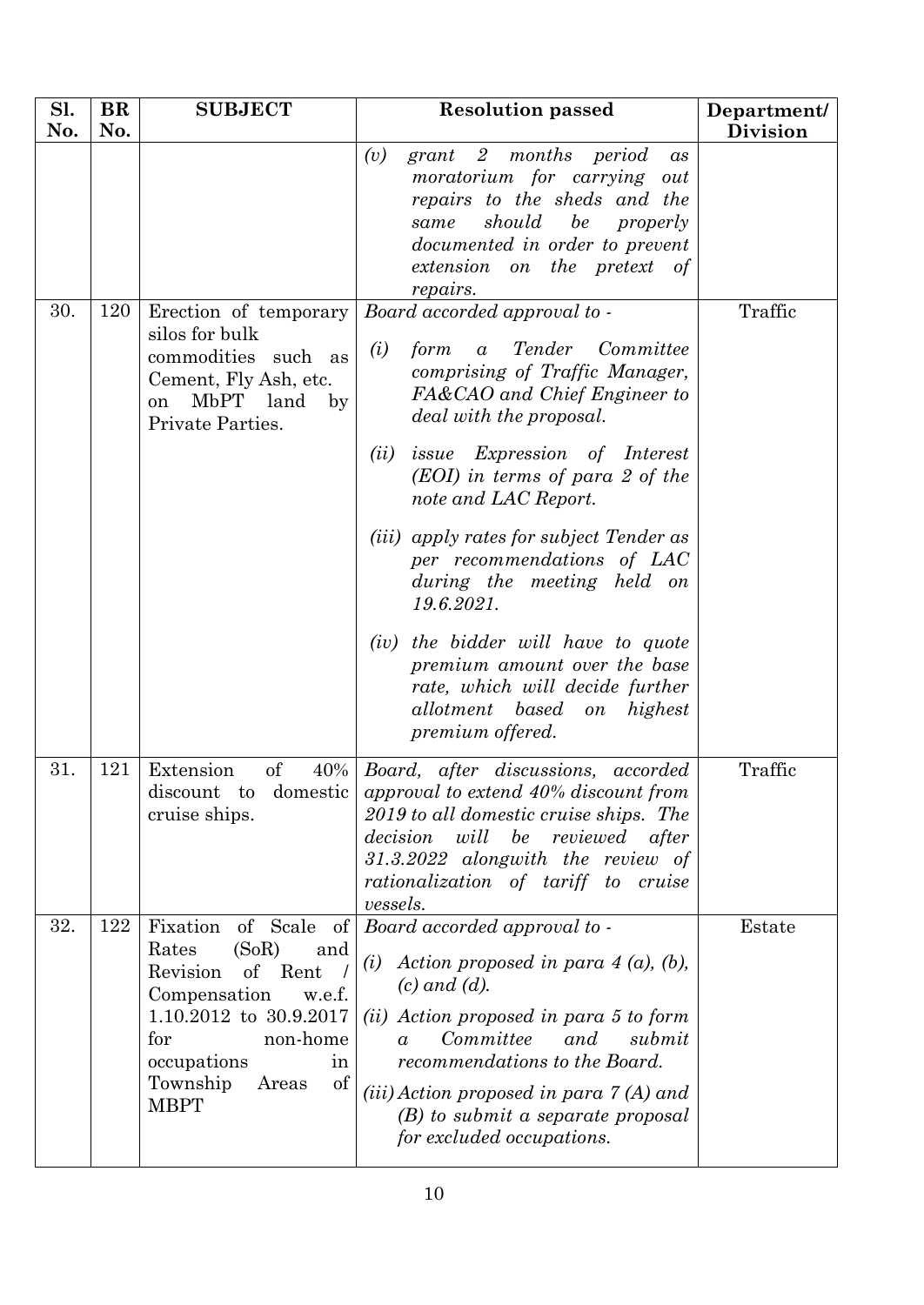| Sl.<br>No. | <b>BR</b><br>No. | <b>SUBJECT</b>                                                                                                                                                                                                                                                                                                                                                                                           | <b>Resolution passed</b>                                                                                                                                                                                                                                                                                                                                                                                                                                                                                                                                                                                                                                                                                                                                                                                                                                                                                                                                                                                                                                                                                                                                                                                                                                                                                                                                  | Department/<br><b>Division</b> |
|------------|------------------|----------------------------------------------------------------------------------------------------------------------------------------------------------------------------------------------------------------------------------------------------------------------------------------------------------------------------------------------------------------------------------------------------------|-----------------------------------------------------------------------------------------------------------------------------------------------------------------------------------------------------------------------------------------------------------------------------------------------------------------------------------------------------------------------------------------------------------------------------------------------------------------------------------------------------------------------------------------------------------------------------------------------------------------------------------------------------------------------------------------------------------------------------------------------------------------------------------------------------------------------------------------------------------------------------------------------------------------------------------------------------------------------------------------------------------------------------------------------------------------------------------------------------------------------------------------------------------------------------------------------------------------------------------------------------------------------------------------------------------------------------------------------------------|--------------------------------|
|            |                  |                                                                                                                                                                                                                                                                                                                                                                                                          | $(iv)$ Action proposed in para 8 to<br>submit the proposal to TAMP for<br>approval of SoR w.e.f. $1.10.2012$<br>to 30.9.2017                                                                                                                                                                                                                                                                                                                                                                                                                                                                                                                                                                                                                                                                                                                                                                                                                                                                                                                                                                                                                                                                                                                                                                                                                              |                                |
|            |                  |                                                                                                                                                                                                                                                                                                                                                                                                          | (v) Approval of the LAC dated<br>13.8.2019                                                                                                                                                                                                                                                                                                                                                                                                                                                                                                                                                                                                                                                                                                                                                                                                                                                                                                                                                                                                                                                                                                                                                                                                                                                                                                                |                                |
| 33.        | 123              | Consideration<br>of <sub>l</sub><br>valuation<br>for<br>report<br>fixation of Fair Market<br>and SOR<br>Value<br>in<br>MbPT<br>of<br>respect<br>leasehold plot of land/<br>water area viz.<br>Expansion Phase<br>(i)<br>North<br>Yard<br>in<br>$(20801642)$ , and<br>(ii) Additional<br>water<br>for<br>area<br>extra<br>Slipway<br>(20801652)<br>- leased to Mazagon<br>Dock Shipbuilders Ltd.<br>(MDL) | Board accorded approval to the LAC's<br>following recommendations in respect<br>of the four expired leases of MDL<br>bearing billing Code No. 20801640,<br>20801642, 20801650 & 20801652:<br>To adopt the Fair Market Value of<br>(i)<br>land as derived based on the<br>report of Shri Avinash Pendse for<br>the year 1.10.2017 to 30.9.2018 as<br>₹1,70,240 for fixation of Schedule<br>of Rate (SoR) being on the higher<br>side. Similarly, as recommended<br>by Shri Avinash Pendse, the Fair<br>Market Value for basin/water<br>area will be $\bar{z}85,120$ per sq. mtr.;<br>Based on the land/ basin rate the<br>(ii)<br>SoR at $6\%$ p.a. return on land<br>value would be $\bar{\tau}$ 10,214.40 per sq.<br>mtr p.a. for FSI 1 and $\overline{5,107.20}$<br>per sq. mtr. per month for basin/<br><i>water area</i> ;<br>(iii) The above SOR shall be applicable<br>for the period from $1.10.2017$ to<br>30.9.2022<br>with<br>$4\%$<br>annual<br><i>increase every October;</i><br>$(iv)$ This rate will be applicable only<br>for the 4 plots of expired leases of<br>MDL<br>bearing<br>billing<br>Code<br>Nos.20801640,<br>20801642,<br>20801650 & 20801652 which falls<br>under the Ready Reckoner Zone<br>10/80;<br>After<br><i>approval</i> of LAC,<br>the<br>(v)<br>proposal will be sent to TAMP for<br><i>obtaining their approval;</i> | Estate                         |